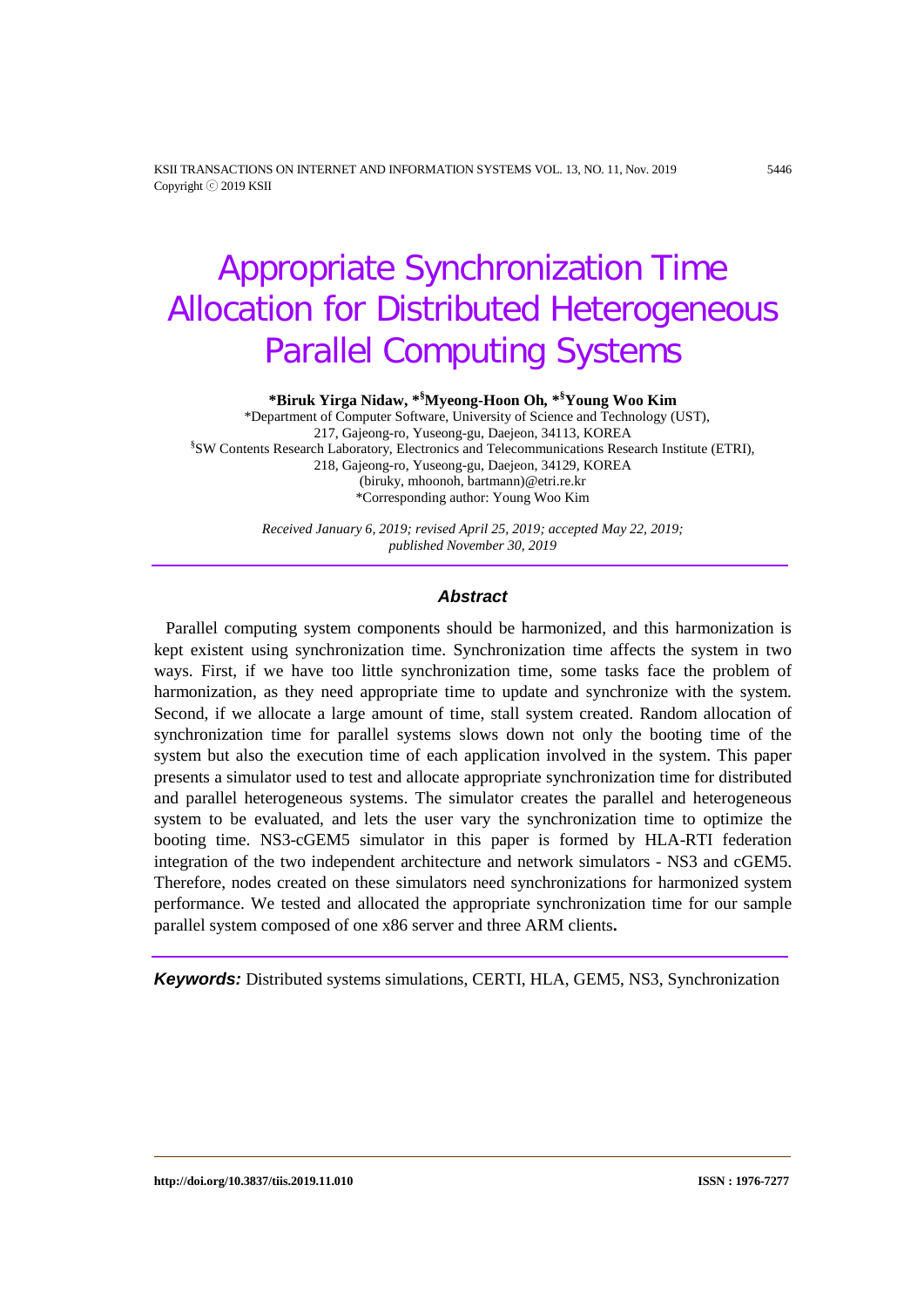# **1. Introduction**

**Recently, with an improvement in the number and performance of complex machines in** distributed and parallel processing systems, solving computationally intensive tasks for efficient resource utilization with improved performance has become easier. In the era of technology improvements, repeated system tests are indispensable. That is, the need for simulation tools is inevitable, almost in all aspects of science and arts, especially in the case of testing and expermenting with grand ideas or non-existing systems. Parallel computing technique was developed from serial computers to overcome the single state of work and to exploit multitasking. Performance improvement by application partitioning and scheduling tasks [1]-[\[2\]](#page-15-0) on interconnected nodes to execute concurrently is the contemporary approach. With an increase in the number of processes/processors, the work done by each process/processor decreases [3]-[\[4\]](#page-15-0). Alternatively, an increase in the share among processes is an increase in its data usability and speeds up the performance.

 The existence of parallel and heterogeneous systems simulator enables to select appropriate synchronization time for distributed and parallel heterogeneous systems. Simulation tools used to simulate the architecture structure of standalone computers in GEM5 [5] and CPUSim [6] have been proposed, and network performance analysis and simulation have been proposed in NS3 [\[7\]](#page-15-0). However, these simulation tools cannot be used in parallel and distributed heterogeneous computing system simulation as they have scalability issues. For instance, GEM5  $[5]$  can run a maximum of 2 parallel homogeneous systems at a time.

 In regard parallel system simulation, Mohammed Alian et al. [8] have proposed Dist-GEM5 simulation tool to simulate the architectural structure and network behaviour of parallel and distributed heterogeneous computing systems. Dist-GEM5 in [8] creates communication channels for GEM5s installed on standalone devices to communicate via the host network system and to address network simulation tool's (GEM5's) scalability problem over parallel systems. COSSIM [9] can run distributed and parallel heterogeneous system models by integrating cGEM5 with OMNET++. It has applied customized GEM5, and customized OMNET++, which they call it, cGEM5 & cOMNET++ respectively. In  $[10]$ Anis and et al. gave **Table 1** that makes a comparison on NS2, NS3, OMNET++ and others. To address the scalability issues raised in standalone simulators and to use the capabilities of NS3 over other network simulators, we propose an NS3 and cGEM5 integrated simulation tool. The proposed simulator used cGEM5 to simulate architectural structures such as CPU, memory, storage and input/outputs of parallel and distributed heterogeneous systems, and NS3 used to simulate the network devices, connection links, communication protocol suits and network loads of the nodes created by cGEM5.

 The integration of the two independent simulators is the most essential part of the integrated simulator [11]. The isolation complexity of operation and ease of the controllability for the integrated simulator are achieved by using HLA–RTI system for integration. The HLA–RTI system lets the two simulators operating independently, and this leads the integrated simulator to isolate problems and operations of each simulator. The HLA–RTI system is an open-source based standard system, and it is easy to understand and modify [12]. In addition to these, the HLA–RTI system does not interfere with the measured result of tests; thus the integrated system becomes more robust to any problem caused by individual simulators. Distributed system simulators are used in design optimization and in design mistakes reductions [13].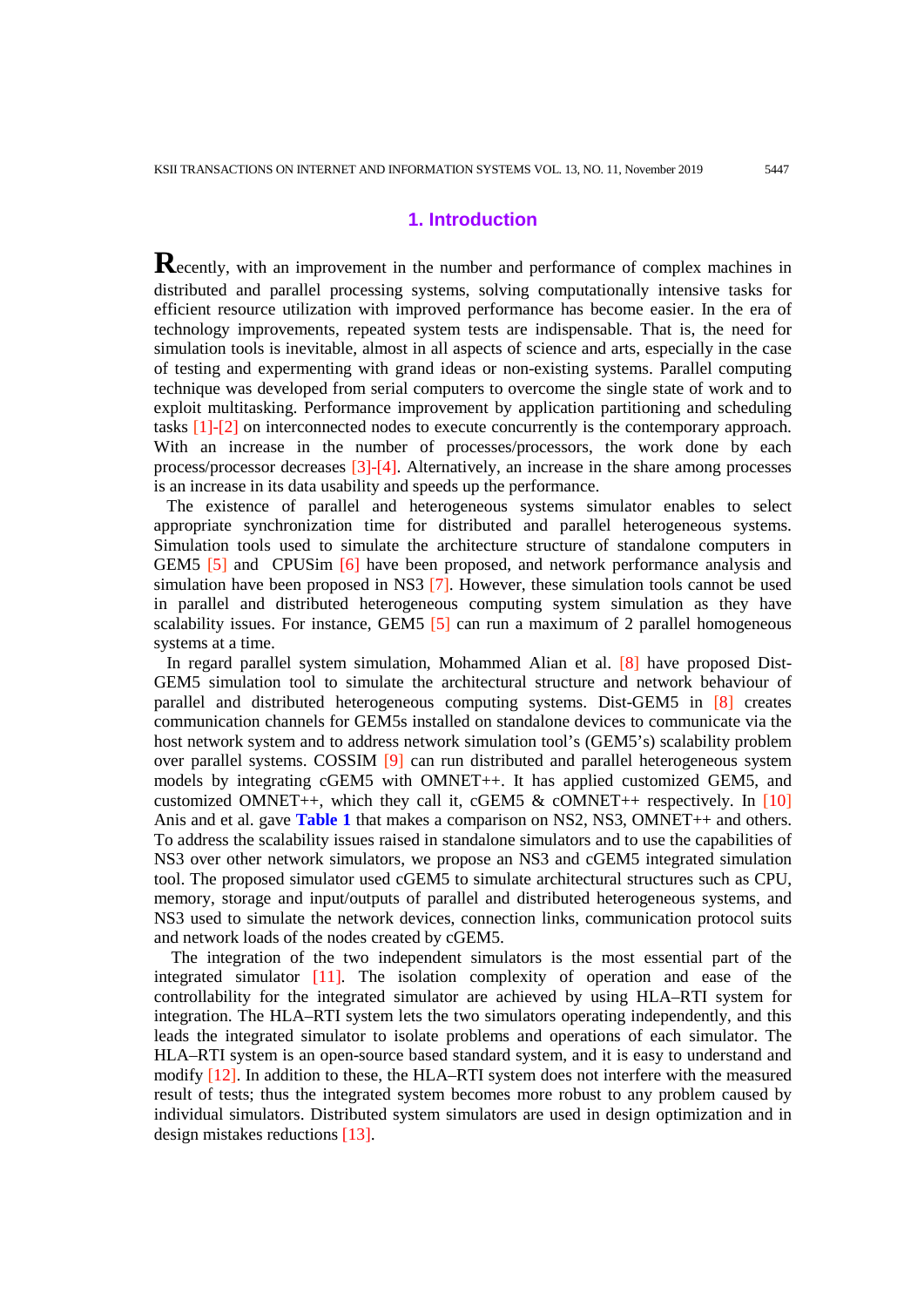5448 Biruk et al.: Appropriate Synchronization Time Allocation for Distributed Heterogeneous Parallel Computing Systems

| TEST                    | NS <sub>2</sub><br>NS3<br>$OMNET++$ |                  |                   | <b>GloMoSim</b>   |
|-------------------------|-------------------------------------|------------------|-------------------|-------------------|
| Memory Usage            | Highest amount                      | Lowest<br>amount | Average<br>amount | Average<br>amount |
| <b>CPU</b> Usage        | Higher                              | Higher           | Lowest            | Lowest            |
| Speed                   | Slowest                             | Fastest          | Fast              | Fast              |
| <b>Computation Time</b> | Highest                             | Lowest           | Low               | Low               |

**Table 1.** Performance comparison among network simulators [10]

 The proposed NS3-cGEM5 integrated simulator is used for the synchronization measurement test and for finding the appropriate synchronizing time. The results of the proposed simulator are compared with other simulators and found a comparative result. This research work has an important role and a big hand for designers and system engineers for distributed and parallel heterogeneous systems simulation. As computing system evolve, systems become more complex, and the distributed and parallel system becomes common. The computing system is now evolving to newer architecture – like, memory oriented computing architecture, processing in the memory, and so on. The application of an integrated simulator gives more efficient, effective, and methodical means than applying multiple separated single simulator for parallel and heterogeneous systems. The contributions of this work are an alternative integrated simulator for distributed and parallel computing systems, an integration of existing NS3 with GEM5 for better-performing simulation performance than separated simulators, and fast, flexible and precise simulation by using NS3 features for parallel and distributed heterogeneous systems.

 The rest of this paper is presented in the following manner. The next section surveyed the related works and followed by details of the methodology for the proposed integrated simulator, that describes details on the implementations of the proposed simulator. Section 4 gives the experimental tests and results of the proposed integrated simulator, and finally, section 5 outlines the conclusion drawn as well as future works.

# **2. Related Work**

Simulators in computing are classified into architecture (processors) simulators and network simulators. As examples of architecture simulators, we can mention simulators like MikroSim, CPUSim, HASE, Sniper, GEM5 and Zsim. On the other hand, in case of network simulators that simulate the communication flow of a system, we can mention simulators like NS2, NS3, OMNET, OPNet and OMNET++ [14]. In the following parts of this section, literature regarding this architecture, network and improved simulators will be discussed.

#### **2.1 NS3**

The NS3 is a network simulator that applies a discrete-event network simulation [15]. it is predominantly targeted for researchers working on network communications and for network system courses. NS3 licensed under the GNU GPLv2, which is available for researchers and network system developers for free. It outlines a model of the proper working flow of packet data and provides a mechanism for modelling and simulation. NS3, unlike some other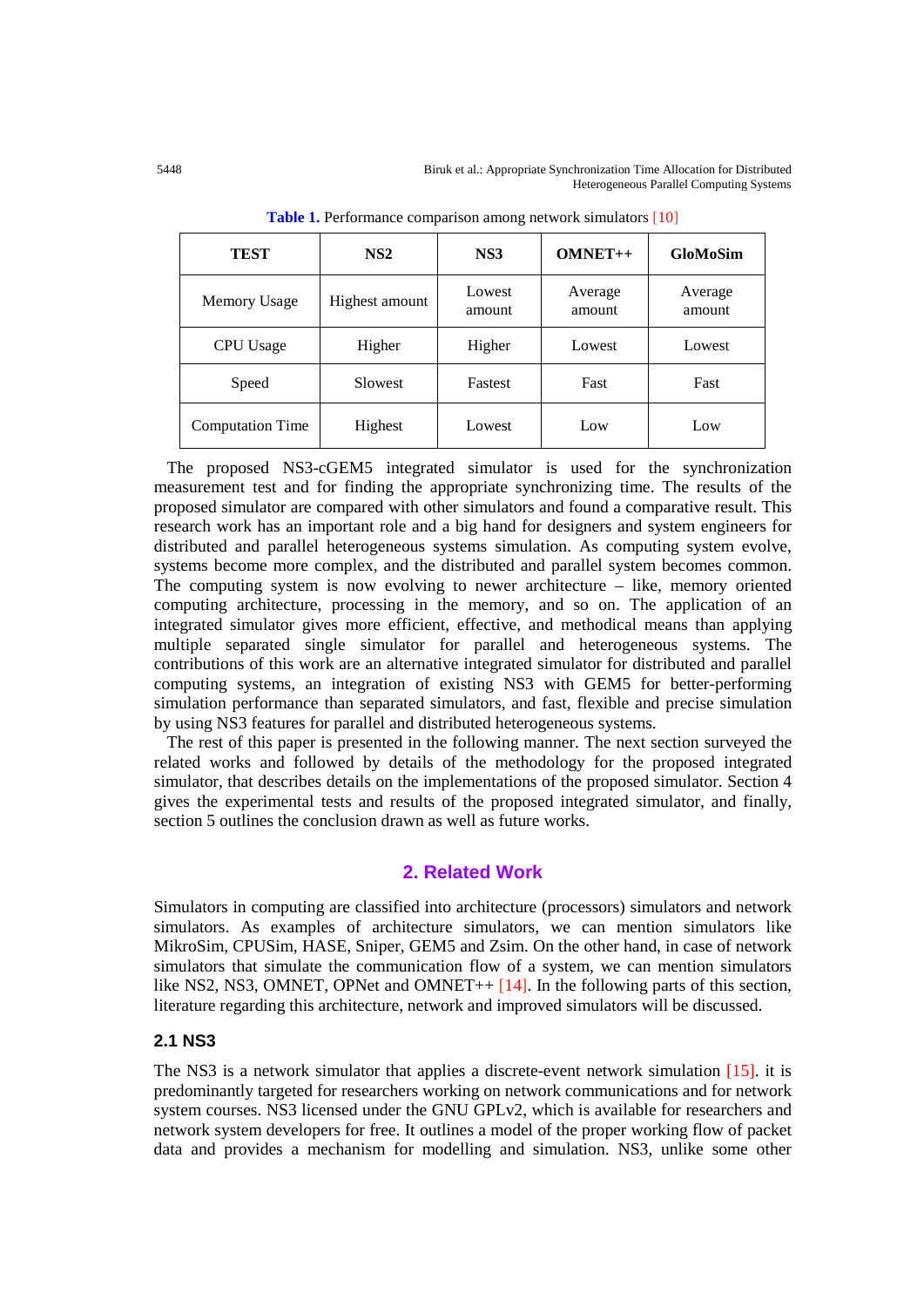network simulators, can model with and without internet connections, but most researchers are using NS3 to model a system without a connection of internet.

 NS3 uses two principal languages C++ and python [\[7\]](#page-15-0), and scripts written in C++ or python can be used for execution. NetAnim is used for the animation to visually display the results. Both programming languages provide a robust library, which is helpful for the user requiring less effort to edit it for their specific need. NS3 provides models for wired technology, models of a simple network of Ethernet, which uses CSMA/CD as its network protocol. NS3 also delivers a set of 802.11 models to provide precise MAC-level employment of the specifications 802.11 and a PHY-level 802.11a model [\[16\]](#page-15-0). It reduces the simulation memory footprint and allocates no memory for the virtual zero byte values. In NS3, mobility model is not required as the node position of the simulated network does not need to wired devices.

 Moreover, NS3 is capable of producing packet trace files for debug purpose using PCAP (packet capturing mechanism). Protocol units in NS3 are designed to be nearly the same as that of real computers. Additional resources based on its open-source are supported in NS3 networking software and there reduce the need to rewrite models for simulation, but it is not able to simulate the architectural structure of computing systems.

| <b>Simulator</b> | <b>Interface</b> | <b>Emulation</b> | <b>Source</b>         | Prog. Lang.       | Platform (OS)                       |
|------------------|------------------|------------------|-----------------------|-------------------|-------------------------------------|
| NS2              | CLI.             | Yes              | Open                  | $C_{++}$ , OTcl   | Windows, Linux,<br>Mac OS, Free BSD |
| NS3              | CLI              | Yes              | Open                  | $C_{++}$ , Python | Windows, Linux.<br>Mac OS, Free BSD |
| $OMNET++$        | <b>GUI</b>       | Yes              | Open for<br>education | $C_{++}$          | Windows, Linux,<br>Mac OS           |
| <b>NetSim</b>    | <b>GUI</b>       | Yes              | Open                  | $C, C++, Java$    | Windows                             |
| <b>OPNET</b>     | <b>GUI</b>       | Yes              | Open                  | $C, C++$          | Windows                             |
| J-Sim            | <b>GUI</b>       | Yes              | Open                  | Java, TCL         | Windows, Linux                      |

**Table 2.** Network simulation tools [\[17\]](#page-15-0)

 NS3, OMNET++, and OPNet are capable of carrying out large-scale network simulations. Note that NS3 is the fastest simulator [\[18\]](#page-15-0), among the mentioned simulators in **Table 1** regarding computation time [\[19\]](#page-15-0). **Table 2** shows comparesion among networksimulators in variation points of view. NS3 has varieties of modules which show its modular capabilities. NS3 is publicly available for academic and non-academic use. It encourages the community contribution in the development of simulation models to be sufficiently realistic to permit NS3 to be used as a real-time network [\[20\]](#page-15-0).

#### **2.2 GEM5**

Researchers in different areas of fields may need their systems for test and require a flexible simulation system framework that can assess a wide diversity in designs and support rich OS services including input-output and networking. GEM5 is an open source software with BSD-based license, and the code is accessible to all researchers without any legal limitations [5].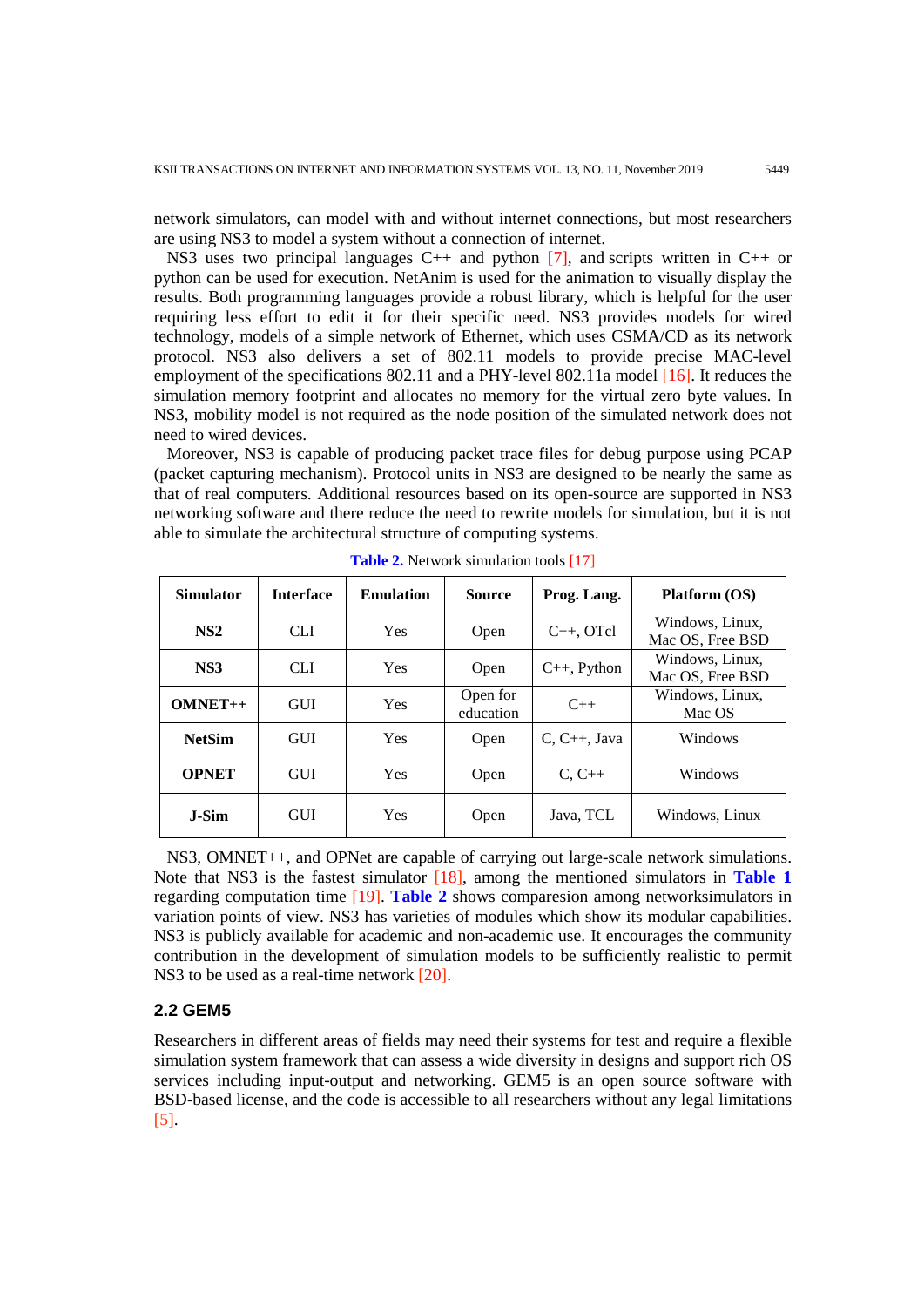Among architecture simulators, we selected and compared some familiar architecture simulators. We found GEM5 is the more capable architecture simulator. **Table 3** shows a comparison among architecture simulating tools [\[21\]](#page-15-0).

| <b>Simulator</b> | Prog. Lang.                        | Sim. Type                 | <b>Source</b><br><b>Type</b> | Compatible<br>OS        | <b>Remark</b>                                 |
|------------------|------------------------------------|---------------------------|------------------------------|-------------------------|-----------------------------------------------|
| GEM <sub>5</sub> | Python $C_{++}$                    | Microarch.<br>Full $&$ SE | Open                         | Linux<br><b>U</b> buntu | Wide Variety of<br>capabilities & flexibility |
| CPU Sim          | JAVA                               | Full                      | Open                         | MS-Win.<br>Linux, Mac   | Support Comp. Arch.<br>Education              |
| Slack Sim        | <b>POSIX Thread</b><br>Prog. Model | $CMS*$                    | Open                         | Linux                   | Cycle Acc. Sim. and<br>Check pointing         |

| Table 3. Architecture simulation tools comparison |  |  |  |
|---------------------------------------------------|--|--|--|
|---------------------------------------------------|--|--|--|

\*Chip Multiprocessor Simulator

 GEM5 is composed of M5 and GEMS, which have their impacts on architecture simulation history. It has various capabilities that outperform on other architecture simulators. GEM5 full system simulator supports many ISAs with various CPU models, and is possible to test different applications on system emulation base. In regard, the CPU type GEM5 acquired detailed CPU modelling from M5 of its components which are 'AtomicSimple', 'TimingSimple', 'InOrder' and 'O3' (Out Of Order), and the simulation.

| <b>Table 4. GEM5</b> simulation capability [22] |  |
|-------------------------------------------------|--|
|-------------------------------------------------|--|

| <b>GEM5</b> Capability                                              |                                                    |                                                                 |                                                                    |                                      |                |  |  |
|---------------------------------------------------------------------|----------------------------------------------------|-----------------------------------------------------------------|--------------------------------------------------------------------|--------------------------------------|----------------|--|--|
| <b>ISAs</b>                                                         | <b>Execution</b><br>Mode                           | <b>CPU Mode</b>                                                 | Cache<br><b>Coherence</b><br>Model                                 | <b>Interconnection</b><br>on Network | <b>Devices</b> |  |  |
| Alpha<br>ARM<br><b>MIPS</b><br><b>SPARKS</b><br>x86<br><b>POWER</b> | Full Mode<br>System-Call<br>Micro-<br>architecture | Atomic<br>Simple<br>Timing<br>Simple<br>InOrder<br>Out of Order | Slice<br>Invalidation<br><b>Based</b><br>Logic Form<br>Granularity | Simple Network<br>Garnet             | Several IO     |  |  |

 Furthermore, the GEM5 provides a flexible and modular simulation that can evaluate a broad range of systems [\[23\]](#page-15-0). It is widely available to all researcher's simulator that overcomes limitations of modularity and poor coding problems by other simulators. This flexibility is achieved by offering a varied set of CPU models, mode of executions, and a variety of memory system models. **Fig. 1** shows flexiblity and accuracy comparison in design proceses. Based on flexibility comparison, the programmers design is the most flexible than others. And concerning the accuracy, the RTL representation is the most accurate mechanism in testing. However, GEM5, it is located on the appropriate position in between the programmers flexibility and the RTL accuracy position as shown in **Fig. 1**.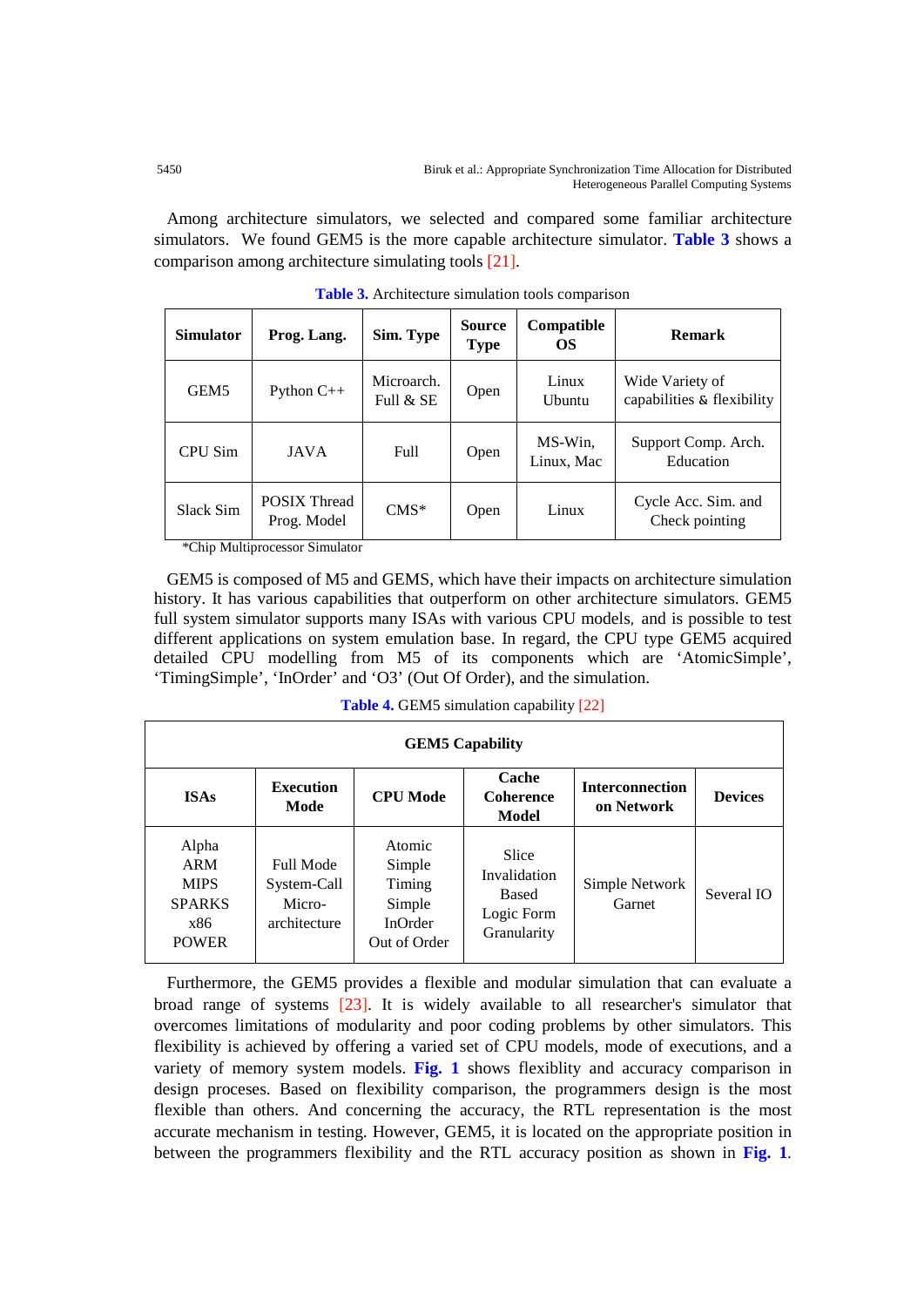Nonetheless, GEM5 does not support parallel network modelling. If we want to run a full system simulation for a parallel system, only a pair of the similar system will be simulated with the same image files using "--dual" together with the GEM5 full system simulation command.



**Fig. 1.** GEM5 a flexible tool for architecture simulation [\[24\]](#page-15-0)

## **2.3 Dist-GEM5**

Dist-GEM5 combines two autonomous development methods, the pd-GEM5 together with the multi-GEM5, which is considered as a GEM5 distributed version. Dist-GEM5 tried to simulate several nodes using multiple simulation systems. This simulator uses TCP sockets as a channel for transfer of synchronization and data messages between a switch node and a full-system node, which enables to prevent data messages from avoiding synchronization messages (due to the strict ordering between TCP packets) [\[8\]](#page-15-0).

 This simulator improves the checkpointing mechanism of its previous work pd-GEM5 and is strongly coupled with the Ethernet protocol. Dist-GEM5 can deliver a fast, scalable and detailed infrastructure of simulation for modelling and evaluating large computing groups [\[8\]](#page-15-0).

 Getting the network from the host system enables to create parallel distributed system. Server-1 from host one will connect with Client-2 of the next host. This will proceed until it gets the last connection from the end host. Nodes per given system and heterogeneity are the central lack of Dist-GEM5. Enhancement in the network performance of GEM5 was achieved with COSSIM. Note here that Dist-GEM5 is considered as an extension of GEM5 and no combination with other simulation is made with GEM5 in the formation of Dist-GEM5.

# **2.4 COSSIM**

COSSIM delivers the necessary hooks to security testing software, making it possible to determine vulnerabilities and inspect the toughness of the system under design. It is the first integrated solution that can give the mechanism of simulation for the actual system of systems, network dynamics and energy aspects. The goal is to provide a solution that offers functionality greater than using each component separately. COSSIM applied GEM5 for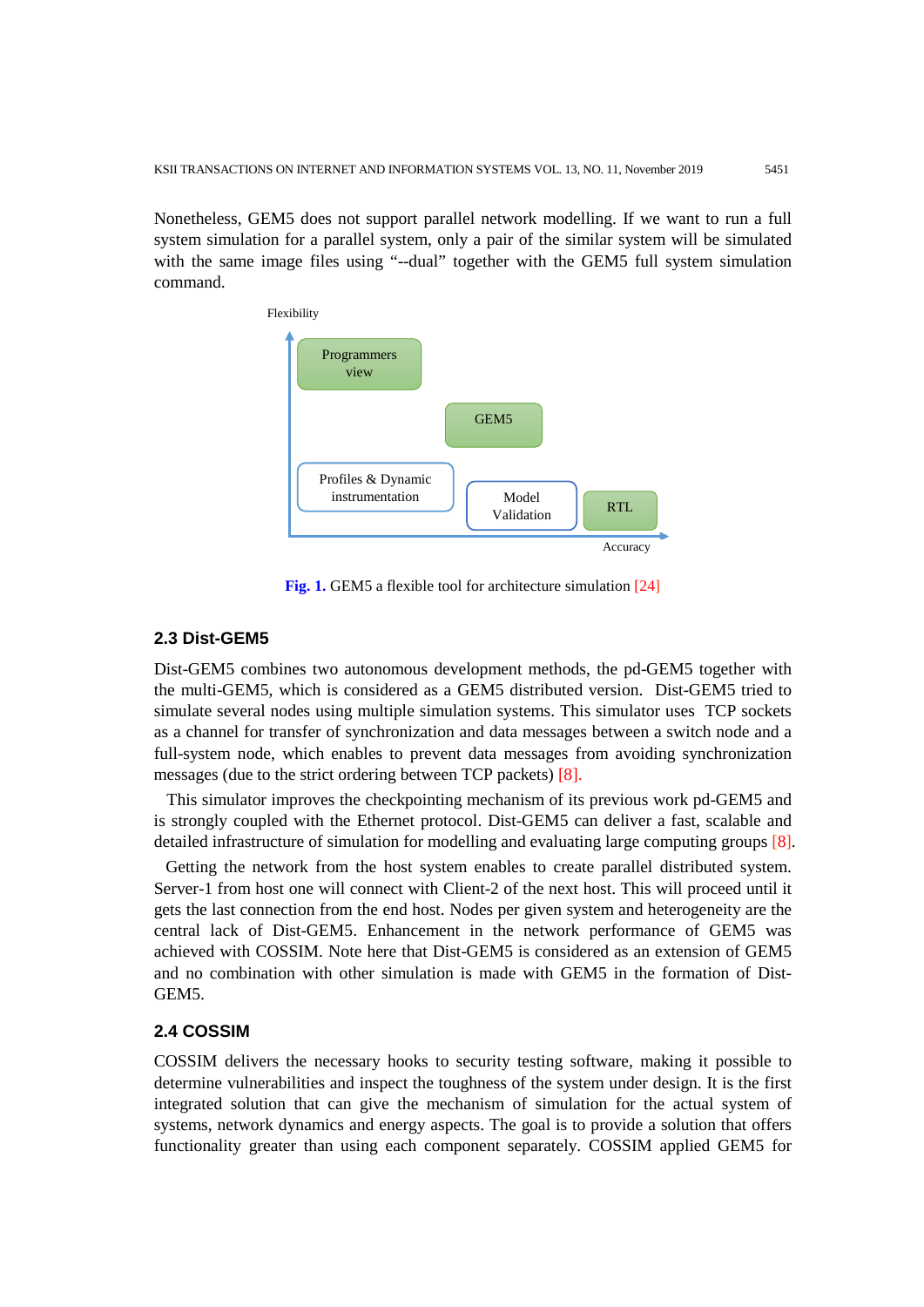designing a simulator for general purpose applications, to simulate a various kinds of nodes. COSSIM is a system simulator that is cycle-accurate, ISA independent, configurable, able to boot real-world operating systems and capable of executing software compiled for those systems [\[9\]](#page-15-0). Further more, it applies a dedicated network simulator that handles all network related modelling from the physical layer of an NIC and beyond. For such purpose, OMNET++ is chosen.

 In COSSIM, integration of GEM5 and OMNET++ is made with the help of High-Level Architecture (HLA). HLA is a general-purpose software architecture specifically designed for the development and implementation of a distributed simulation applications  $[25]$  $[25]$ , defining the functional attributes, design rules and interfaces for simulation systems and specifying the communication between individual components. The cGEM5 in COSSIM is a customized GEM5 for lightweight and fast booting behavior of the image file run on GEM5. For this reason, the proposed simulator directly uses cGEM5 [\[9\]](#page-15-0) for the distributed and parallel hetrogrnous simulation.

 Based on the above related works and other references, we have designed the proposed simulator approach to tackle the simulation problems observed in distributed systems and parallel heterogeneous computing systems. We designed the NS3-cGEM5 integrated simulator to test and allocate synchronization time among simulated nodes. The next chapter deals with the design approach for the NS3-cGEM5 integration.

# **3. Method**

# **3.1 HLA background**

The set HLA federation input-output depends on formulator's attributes and objects that make federation using HLA-RTI tool [\[26\]](#page-15-0). HLA-RTI federation formation is well stated in detail on 'Improving the HLA-CERTI framework' [27]. HLA represents varieties of RTIs, and CERTI is the selected RTI for the proposed integrated simulator. It is an open source HLA runtime infrastructure that supports HLA 1.3 specifications  $[28]$  and uses C++ and Java programming languages for the processing.

#### **3.2 NS3-cGEM5 integration Components**

The use of either the architecture simulator or the network simulator alone, for simulating parallel heterogeneous and distributed system will not give a precise simulating mechanism of communication systems and architectural structures. The proposed alternative integrated simulator uses a network simulator and architecture simulator in a combined form to solve the simulation problem on distributed and parallel hetrogeneous system. The customized GEM5 (cGEM5) for architecture simulation, and NS3 for network representation, and communication facilities of distributed and parallel systems are selected for the proposed simulator. From the comparison tables, we can get a bit of information that NS3 has better features over other network simulators. These NS3 properties presented in **Table 5** and in the previous sections are the main reasons to select it as a component for the proposed integrated simulator. Details of NS3 and GEM5 are given in the previous section of related works.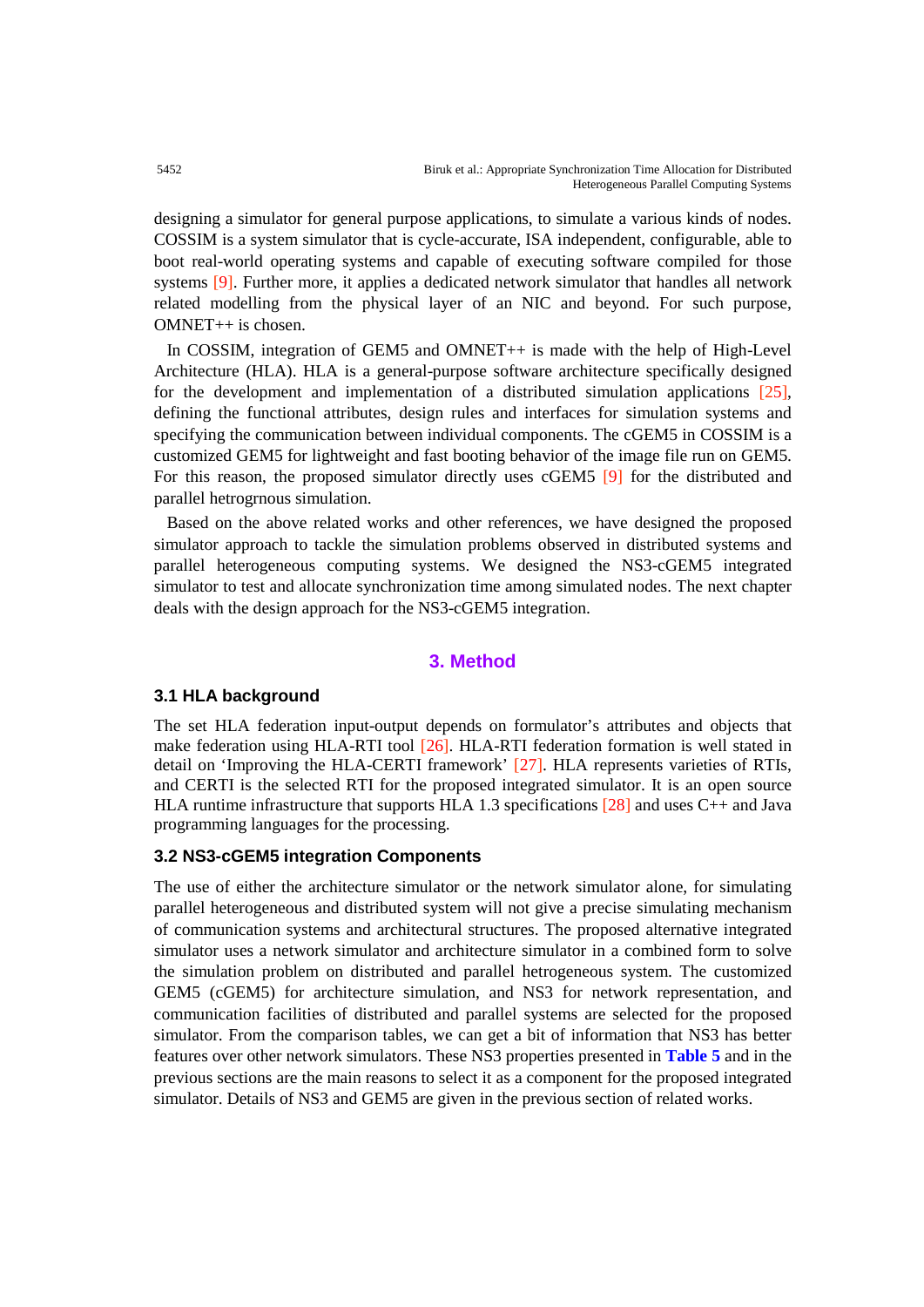| <b>Criterion</b>   | NS2                  | NS3             | <b>OPNET</b>      | $OMNET++$                | <b>QualNet</b> |
|--------------------|----------------------|-----------------|-------------------|--------------------------|----------------|
| Interface          | $C++$<br><b>OTcl</b> | $C++$<br>Python | $C, C++$          | $C++$                    | Parsec         |
| <b>GUI</b> support | N <sub>0</sub>       | Limited         | <b>Yes</b>        | Yes                      | <b>Yes</b>     |
| Parallelism        | N <sub>0</sub>       | <b>Yes</b>      | <b>Yes</b>        | Yes                      | <b>Yes</b>     |
| Documentation      | Excellent            | Excellent       | Excellent         | Good                     | Good           |
| Scalability        | Small                | Large           | Medium            | Large                    | Very Large     |
| Emulation          | Limited              | <b>Yes</b>      | <b>Not Direct</b> | Limited                  | Yes            |
| License            | Open Source          | Open<br>Source  | Commercial        | Educational<br>(Limited) | Commercial     |

**Table 5.** Network simulation tools comparison

#### **3.3 HLA CERTI Architecture**

In CERTI, each federates process interacts locally with an RTIA (Run Time Infrastructure Ambassador) through a Unix-domain socket [\[29\]](#page-15-0). RTIA processes on exchange messages over the network, in particular with the RTIG (RTI Gateway) process, through TCP and/or UDP sockets. A specific role of RTIA is to immediately satisfy some federate requests, while other requests require network message sending or receiving. RTIA manages memory allocation for the message FIFOs (First In First Out) and always listens to both the federate and the network (RTIG). It has a significant role in the implementation of the tick function.

 The RTIG (RTI Gateway) is a centralization point in the architecture. It has an essential role in managing the creation and destruction of federation executions and the publication/subscription of data. It plays a crucial role in message broadcasting which has been implemented by an emulated multicast approach. When a given message is received from a given RTIA, the RTIG delivers it to the interested RTIAs, avoiding true broadcasting.

 HLA is a standard for distributed simulation and used when creating a simulator by combining (federating) several simulators. HLA was developed in the '90s with US Department of Defense, later transitioned to become an open international IEEE standard [\[30\]](#page-15-0).

 In general, the independent nodes created in cGEM5 will communicate through HLA with the network communication help of NS3. Those nodes in cGEM5 have different architectural behaviour (heterogeneity), and these independent nodes need synchronization for harmonized tasks. The transaction flow of the proposed simulator is given in **Fig. 2**, and its detailed communication structure is depicted in **Fig. 5**.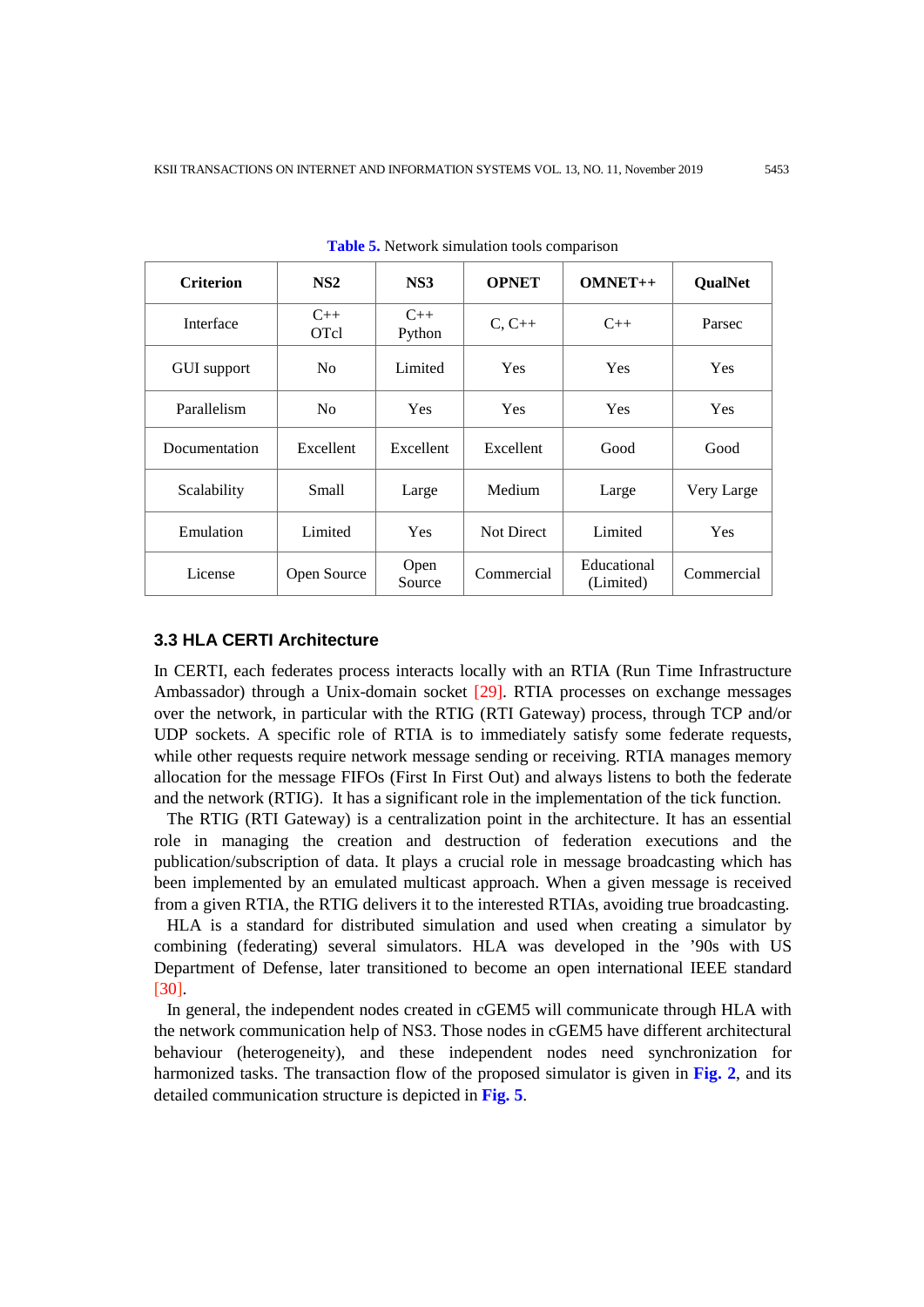5454 Biruk et al.: Appropriate Synchronization Time Allocation for Distributed Heterogeneous Parallel Computing Systems



NF: Node Federation, SF: Server Federation

- $\sim$ 0: the operation is assumed to be performed in no time
- (0) T\_RqG: Request Generation Time
- (1) T\_GH: GM5 to HLA Communication Time
- (2) T\_HN: HLA to NS3 Communication Time
- (3) T\_NN: NS3 to NS3 Communication Time
- (4) T\_NH: NS3 to HLA Communication Time (5) T\_HG: HLA to GM5 Communication Time
- (6) T\_RsG: Response Generation Time
- (7) T\_GH: GM5 to HLA Communication Time
- (8) T\_HN: HLA to NS3 Communication Time
- (9) T\_NN: NS3 to NS3 Communication Time
- (10) T\_NH: NS3 to HLA Communication Time
- (11) T\_HG: HLA to GM5 Communication Time

**Fig. 2.** The tranaction flow and federation integration of the proposed simulator

# **3.4 Synchronization**

After node creation occurs, synchronization among paired nodes will be done [31]. In order to have the synchronized simulation, we have allocated a waiting time till all nodes are ready to communicate federates, involved in the created federation and repeat the same pattern of execution periodically with Δt time step.



**Fig. 3.** Synchronization addition in periodic federate scheme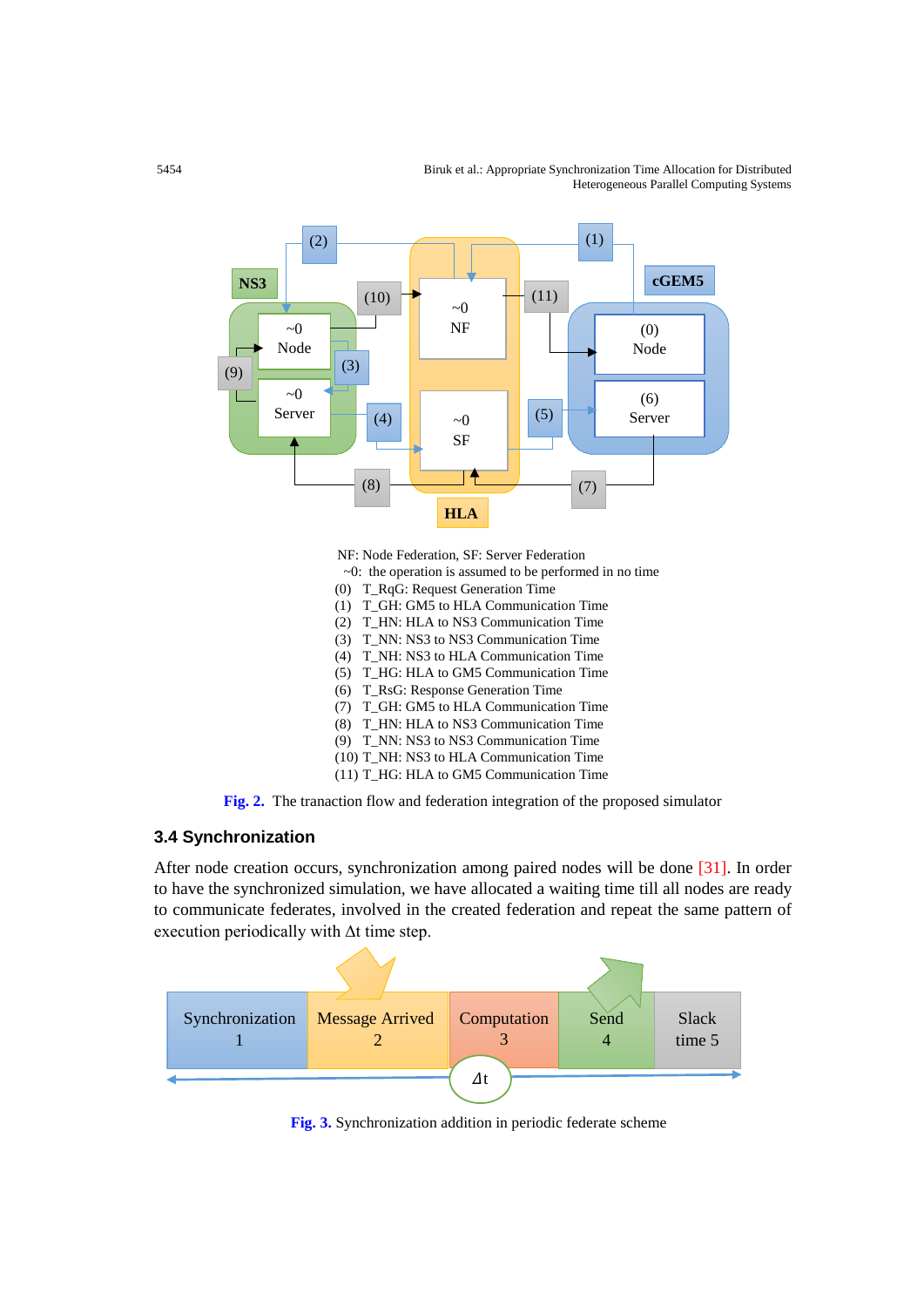During each time step for the repeated execution, federates carry four phases: a reception, a computation, a transmission and a slack time phases. It is important to execute explicitly adding a synchronization phase to ensure the global coherent run time of the whole simulation [\[32](#page-15-0)].



**Fig. 4.** Synchronization of NS3-cGEM5 integration for distributed system

 In the proposed NS3-cGEM5 integration, if we consider four independent cGEM5 nodes (N1, N2, N3, N4), then we can consider NS3 simulation node as an additional independent node, which gives us a total of five independent nodes (see **Fig. 4**) having different arrival time for synchronization. The synchronization server (SynchServer) creates a waiting point to make sure that all the five nodes have arrived. It allocates a waiting specified synch time until all nodes are available. When it gets information about all nodes arrival, it will release the nodes for their execution [33]. Then, it waits for the same period for the next synchronization and execution. Synchronization time (Synch time) of the system is allocated by the user.

#### **3.5 Federation creation**

In the federation creation processes, one of the federates is responsible for federation creation [\[34](#page-15-0)]. Then the federate itself joins the federation. After this process, the next federates joins the federation and the predetermined task execution will be done. This execution is followed by the release of the lately joined federation, and the creator will kill the federation. In the case of NS3-cGEM5 integration, NS3 is the federation creator, and cGEM5 will join the federation and get released first after completing the task assigned for the federation.

In **Fig. 5** there are ambassadors that play an impotrant role in HLA system. They are the federate ambassador and the RTI ambassador, these ambassadors are found beween HLA and the two federates side. Communications among client nodes, the server node and HLA created with the help of these ambassadors. The system call from HLA to federates passes through federate ambassadors and system callback from federates to HLA interaction returns through the RTI ambassador. The RTI ambassador is responsible for the communication of the federates and RTIG, that is, federates reach the RTIG through the RTI ambassador. On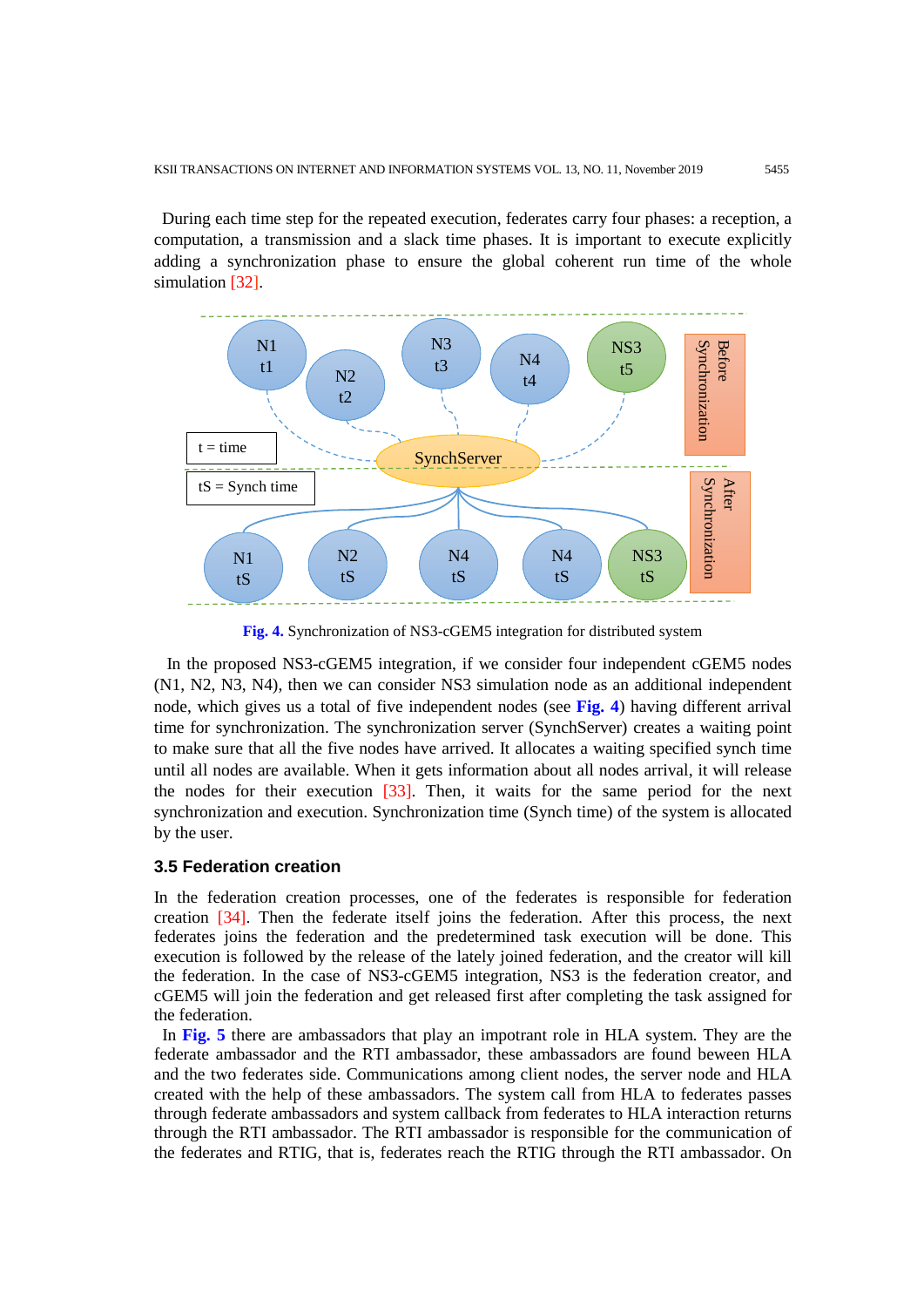the other hand, the federate ambassador is responsible for the communication of RTIG and the federates, that is, RTIG reaches to the federates through the federate ambassador. **Fig. 5** depicts these transaction in detail.



**Fig. 5.** Detailed node communication that shows the synchronization of NS3-cGEM5 integration for a distributed system. Ambassadors are responsible for communications between federates and HLA, and TCP applied for communications between NS3 nodes.

# **4. Experimental Tests & Results**

In the integration of NS3-cGEM5, we used the following specified platform: Desktop CPU processor Intel ® Core™ i5-3570k CPU @3.40GHz processor speed, Linux Ubuntu 14.04, RAM 6GB, Storage size 1TB, NS3 (ns-allinone-3.19), and cGEM5 from COSSIM. After setting up the platform, we run the following experiments and got results.

 To measure and compare the performance of the proposed integrated simulator, the following metrics are defined and used throughout this paper:

- Booting time: the time taken for each node created by NS3-cGEM5 simulator to be ready to operate after the execution command has been executed.
- Federation (Fed.) time: the very short time that takes for nodes from the two separate simulators, NS3 and cGEM5, to create a unified node through HLA-RTI system and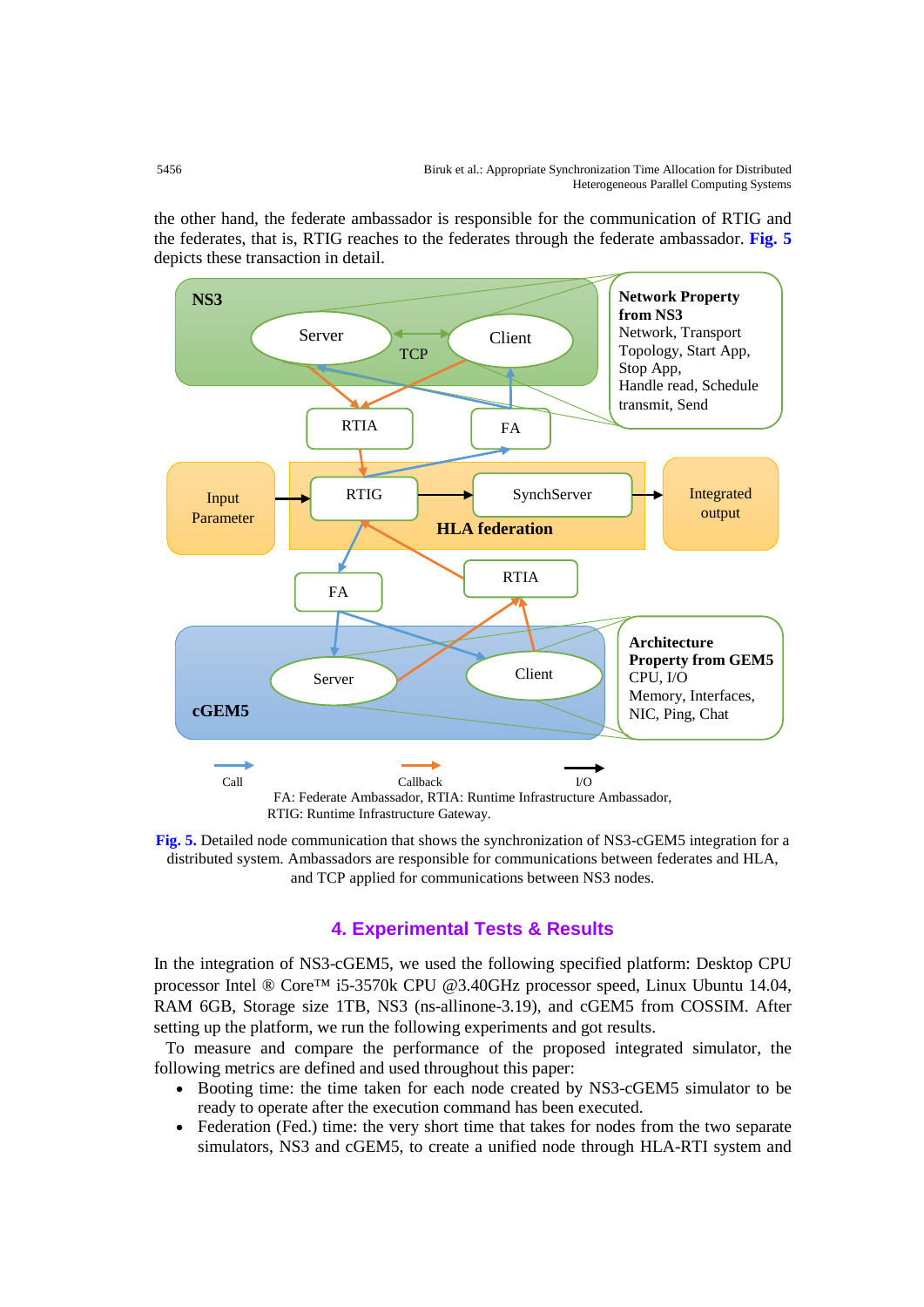be ready to boot.

- Synchronization (synch) time: in the HLA system, synch time is defined as the time required for updating each federates updates and synchronizing to the system.
- Starting time: the maximum time taken for the node created by NS3-cGEM5 simulator to be ready to operate after the execution command has been executed. Nodes may have different starting time based on their ISA and other factors; as a parallel system, starting time determines the time of system communication.

#### **4.1 Experimental Tests**

We had set up the NS3-cGEM5 integration and performed the experimental tests to check synchronization time test. Synchronization time in HLA defines the time that each federates updates and gets synchronized to the system. Synchronization time is set by the user together with the architecture to run on the integrated simulations. The primary objective of this test is to know the impact of synchronization time on booting time and to figure out the optimal synch time that gives the best synchronization and minimum booting time.

| Synch time vs. booting time test |                  |                              |                                 |                           |                              |                        |                             |
|----------------------------------|------------------|------------------------------|---------------------------------|---------------------------|------------------------------|------------------------|-----------------------------|
| <b>Synch</b><br>time [ms]        | Fed.<br>time [s] | x86 Node<br>0 <sub>[s]</sub> | <b>ARM</b><br><b>Node 1 [s]</b> | <b>ARM</b><br>Node $2[s]$ | <b>ARM</b><br>Node $3 \,[s]$ | Avg. Total<br>time [s] | <b>Starting</b><br>time [s] |
| 10                               | 11               | 539                          | 469                             | 469                       | 469                          | 497.5                  | 539                         |
| 100                              | 10               | 515                          | 446                             | 446                       | 446                          | 473.25                 | 515                         |
| 1,000                            | 10               | 652                          | 506                             | 506                       | 571                          | 568.75                 | 652                         |
| 10,000                           | 10               | 194                          | 194                             | 519                       | 933                          | 470                    | 933                         |
| 100,000                          | 10               | 793                          | 1,873                           | 1,873                     | 17,826                       | 5,601.25               | 17,826                      |

**Table 6.** Experimental test result for synch time vs. booting time test

 On these experimental tests, we allocted varied synchronization time, and measured the federation time, and booting time. Having measured values, we calculated the average booting time, and determined the total time required for booting a system. Note here that we considered the slowest booting time plus the federation time as a minimum booting time for the system, as a system it should have all architectures started.

 We varied the synchronization time from 10 to 100,000 ms, which means that they will update to the SynchServer based on these synchronization times. In most simulators 10 ms synchronization time is considered as the default synchronization time. Based on our measurements, we had an analytical discussion as follows.

The experimental test focused on the synchronization of heterogeneous system of x86 and ARM combinations. Synchronization time is very vital for a distributed system. Regarding this test, **Fig. 6** shows an analytical property of federation time variation from 10ms to 100,000 ms of synch time. From **Fig. 6**, we have seen that an increase in synchronization time will not affect the federation time - which nearly 10 sec thorough out the synchronization time (almost identical). The federation time has negligible impact on booting time determination, so it is not a means to reduce booting time. **Fig. 7** depicts the the booting time of ARM and x86 architectures as a function of Synchronization. In the **Fig. 7**, we can observe a reduction in booting time at some point near 10,000 ms of synch time. This experimental result shows that repeated experiments and measurements are required to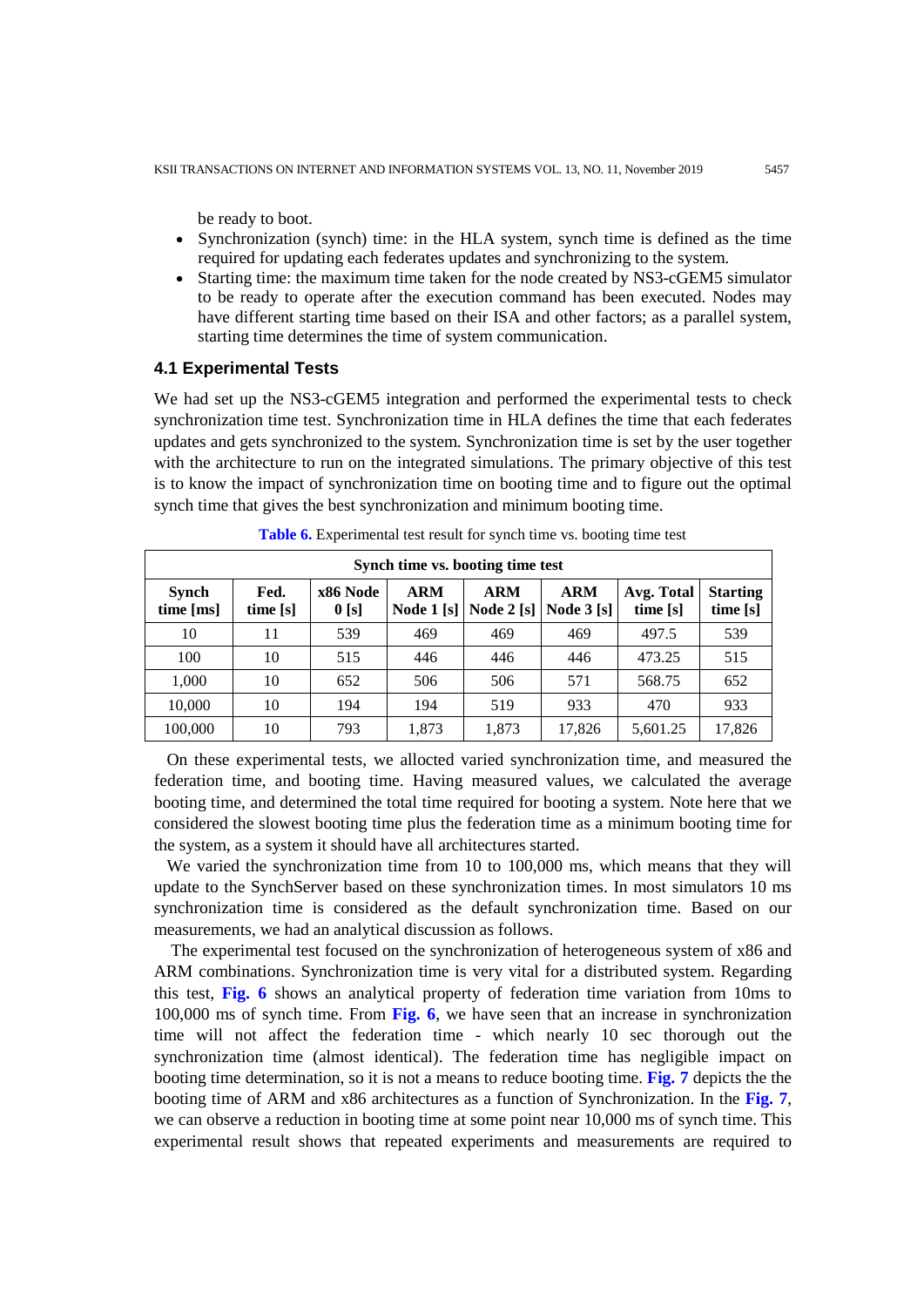determine the synchronization time. Synchronization time is varied on x86 and ARM image operating systems. Generally the booting time of ARM is expected to be lower than that of x86, and also this means that we can expect that the ARM operating system image is faster in booting time than that of x86. The experimental results showed faster booting time of ARM operating system image than x86 as expected, and some specific time of synchronization time (10,000 ms in **Fig. 7**) showed much faster booting time over all other sync time. And we can consider 10,000 ms as an optimal synchronization time for booting time.



**Fig. 6.** Federation time as a function of synch time.



**Fig. 7.** ARM and x86 booting time vs. synch time

Based on our measurements, we have also plotted graphs about federation time, average total booting time, and starting time according to various synchronization time for x86 and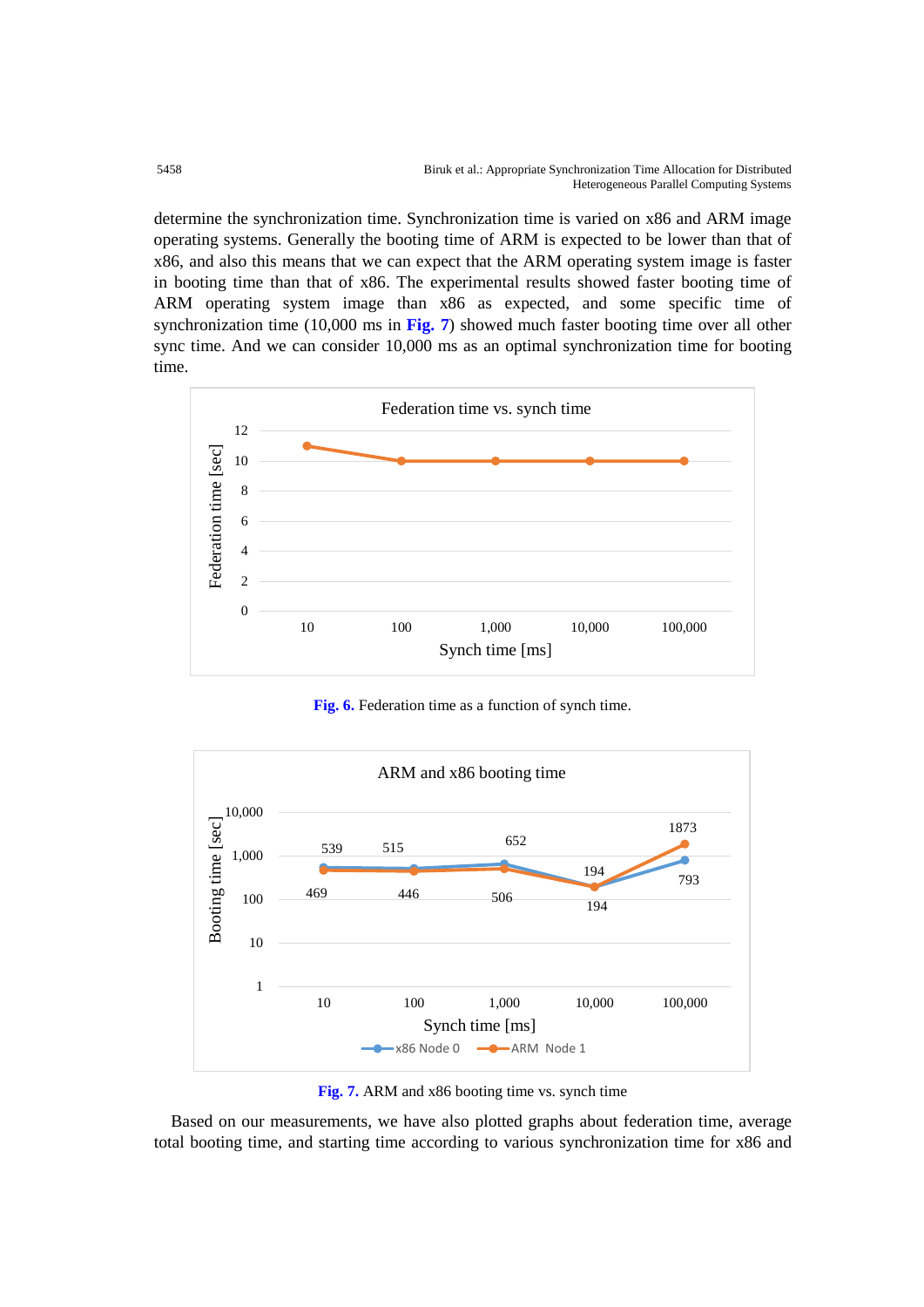ARM. **Fig. 8** shows a collective view about measured time. In **Fig. 8**, we can note that the starting time of the integrated system simulation is significantly increasing for 100,000 ms and above synchronization time.

In the following analysis, we focused on the time window of synchronization time between 10 to 10,000 ms, and put aside the results for the time above 100,000 ms for future analysis, because synchronization time of 100,000 ms and above are too large and impratical for a real simulation run. Within the time window of interest, 100 ms and 10,000 ms of synchronization time is more appropriate time of synchronization for use in starting time (100 ms) and average total booting time (10,000 ms) point of view. Here, the federation time has negligable impact as compared to booting and starting time, because it is too small and almost constant for various synch time variations.



**Fig. 8.** Federation time, average total booting time and starting time as a function of synch time

 We compared the proposed simulator with COSSIM and the result shows nearly similar behavior, especially for lower synchronizattion time. **Table 7** shows the measurement results of variation in booting time as a function of synchronization time between COSSIM and the proposed simulator. And the result is depcited in **Fig. 9** that shows the comparison between the two simulators.

| <b>Synch time</b><br>[ms] | COSSIM <sub>x86</sub><br>[s] | <b>COSSIM ARM</b><br>[s] | <b>NS3-cGEM5 x86</b><br>[s] | NS3-cGEM5<br>ARM [s] |
|---------------------------|------------------------------|--------------------------|-----------------------------|----------------------|
| 10                        | 565.12                       | 487.095                  | 539                         | 469                  |
| 100                       | 468.26                       | 413.3                    | 515                         | 446                  |
| 1,000                     | 432.53                       | 364.52                   | 652                         | 506                  |
| 10,000                    | 389.34                       | 180.57                   | 194                         | 194                  |
| 100,000                   | 411.91                       | 193.26                   | 793                         | 1,873                |

**Table 7.** Starting time as a function of synchronization time in COSSIM and NS3-cGEM5 integrated simulators for ARM and x86 architectures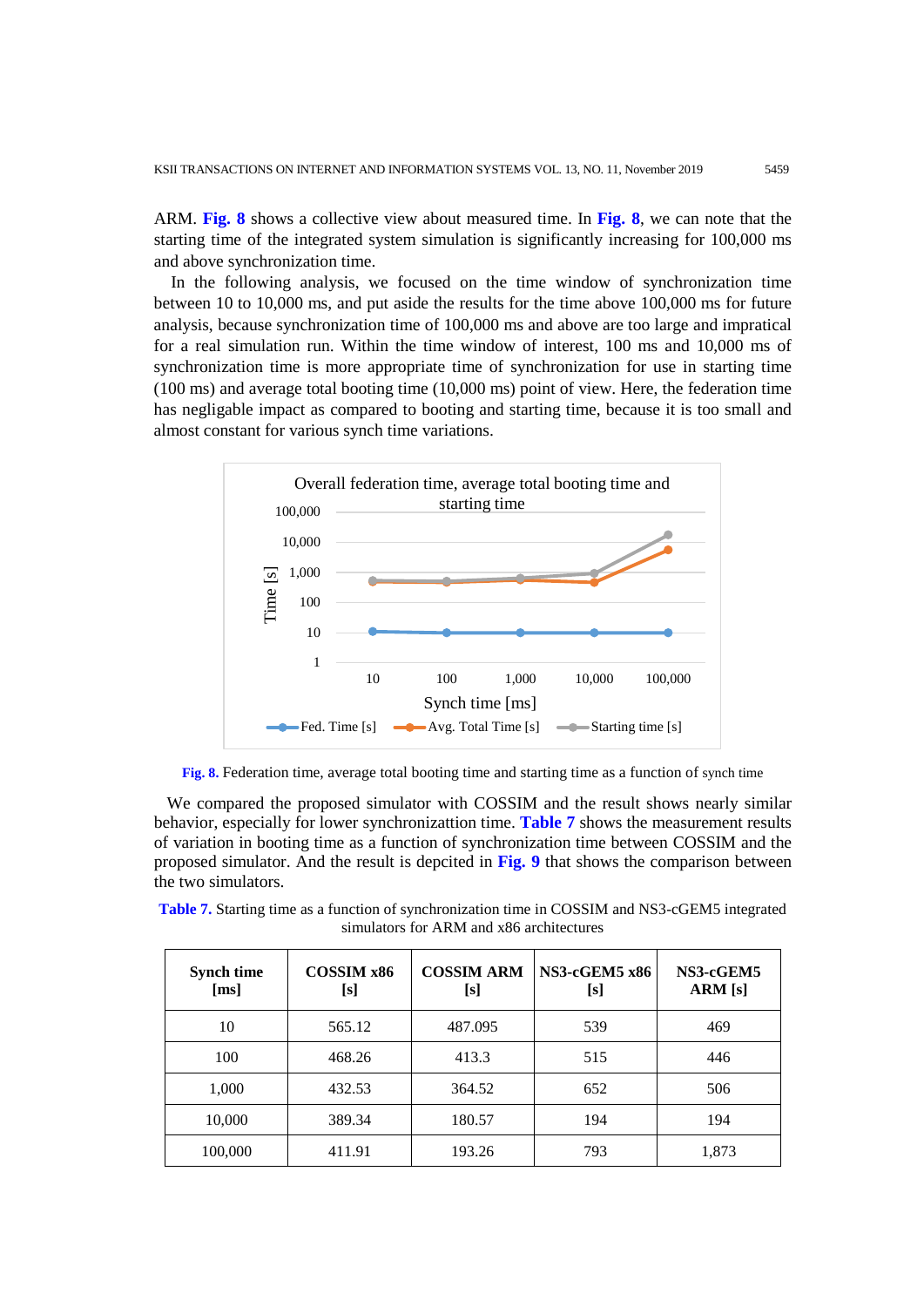5460 Biruk et al.: Appropriate Synchronization Time Allocation for Distributed Heterogeneous Parallel Computing Systems



**Fig. 9.** Starting time as a function of synchronization time in COSSIM and NS3-cGEM5 integrated simulators

# **5. Conclusion and Future work**

To tackle the challenges of synchronization time allocation in the integrated simulation of distributed and parallel heterogeneous systems, we have proposed an integrated simulator composed of NS3 and cGEM5 for appropriate synchronization time allocation.

 From our tests, we simulated heterogeneous and homogenous systems with the variation of synchronization time to determine of booting time. We showed that integrated simulator is more capable of simulating heterogenous systems. And we also showed that a repeated simulation test is required to determine an appropriate synchronization time parameter for better and faster simulation.

 From our measured tests we can conclude that the distributed system simulation is not easily achieved with single system simulator, like GEM5 and NS3 which are simulating architecture and network systems only. With the proposed NS3-cGEM5 integrated simulator, we performed various different architectural simulations (including homogenous and heterogeneous systems), and tested synchronization time effect on booting and execution time of parallelly coupled systems.

 Generally, we can conclude that the proposed simulating system is capapble to allocating appropriate synchronization time for homogenous and heterogeneous systems. For parallel processes and distributed systems, the synchronizing server which depends on synchrionization time is vital in achieving synchronization for distributed system simulation of harmonized system communication. Our test results reveals that the minimum synchronization time does not always corrspond to the fastest in the booting time; there is an even smaller booting time and faster starting time in between. As a results, the selection of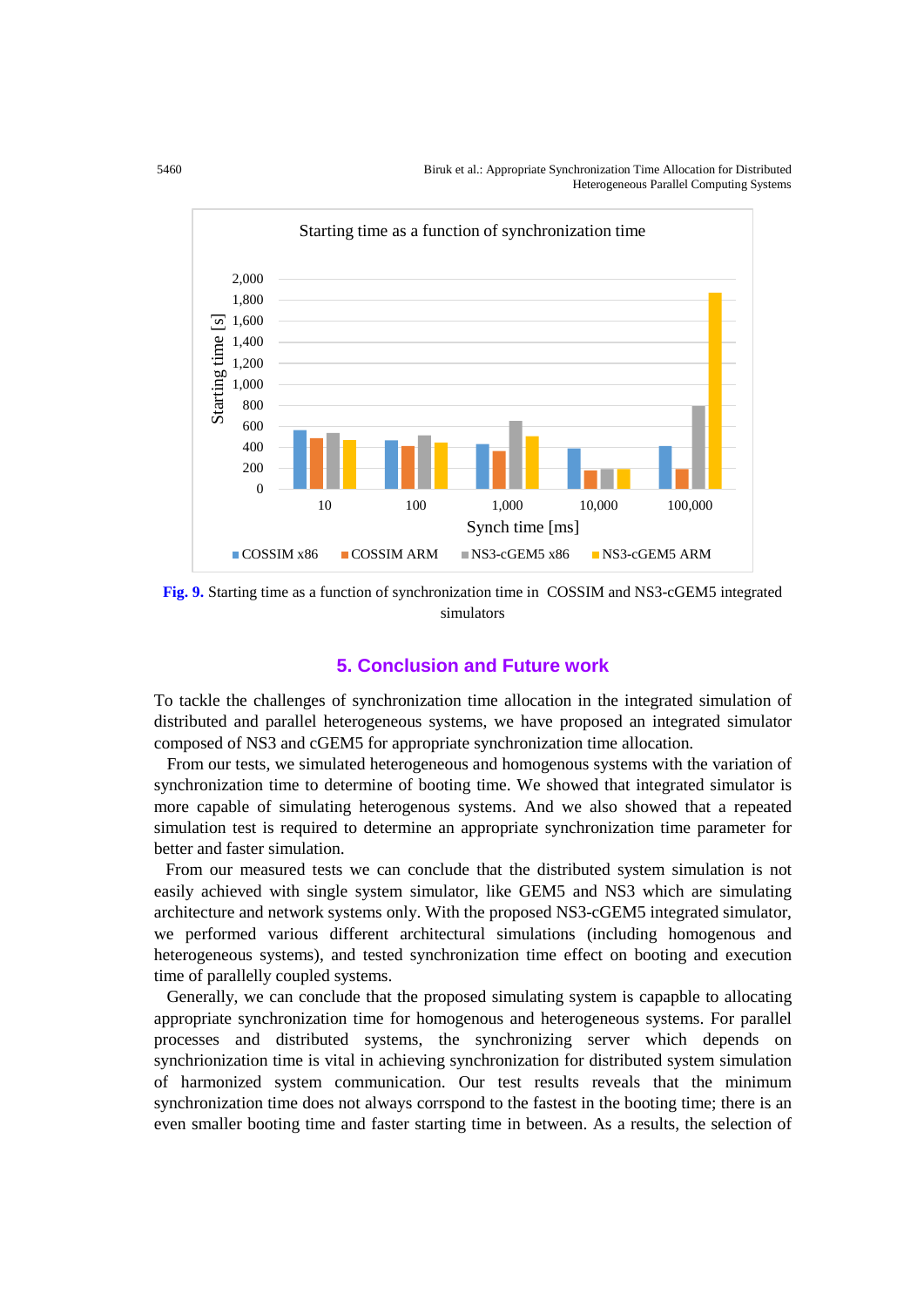the synchonization time parameter for integrated simulator needs frequent tests to decide the optimal synchronization time for the integrated simulator.

While testing and mesuring the integrated simulator, we found an unexpected increase in booting time in some nodes over 100,000 ms of synch time. Even the application of 100,000 ms of synch time in real simulation is not practical, the reason and mechnism of the behavior will be analyze in a future study.

#### **ACKNOWLEDGEMENT**

This work was supported by the Institute for Information  $\&$  communications Technology Planning & Evaluation (IITP) grant funded by the Korea government (MSIT) (No.2018-0- 00503, Researches on next generation memory-centric computing system architecture).

# **References**

- <span id="page-15-0"></span>[1] H. Singh and G. Singh, "Task scheduling in cluster computing environment," in *Proc. of 2015 International Conference on Futuristic Trends on Computational Analysis and Knowledge Management (ABLAZE),* Feb. 2015. [Article \(CrossRef Link\)](https://doi.org/10.1109/ablaze.2015.7155004)
- [2] R. Arokia Paul Rajan, F. Sagayaraj Francis, "Dynamic Scheduling of Requests Based on Impacting Parameters in Cloud Based Architectures," in *Proc. of the 48th Annual Convention of Computer Society of India, Advances in Intelligent Systems and Computing, Springer International Publishing*, vol. 1, no. 248, pp. 513-521, 2014. **Article (CrossRef Link)**
- [3] Matlab Documentation, "Resource Contention in Task Parallel Problems," 2018.
- [4] Q. Kalim, M. Babar, H. K. Jawad and A. M. Sajjad, "Task partitioning, scheduling and load balancing strategy for mixed nature of tasks," *The Journal of Supercomputing*, vol. 59, no. 3, pp. 1348-1359, 2012. [Article \(CrossRef Link\)](https://doi.org/10.1007/s11227-010-0539-3)
- [5] N. Binkert, B. Beckmann, G. Black, SK. Reinhardt, A. Saidi, A. Basu, & R. Sen, "The GEM5 simulator," *ACM SIGARCH Computer Architecture News*, vol. 39, no. 2, pp 1-7, May 2011. [Article \(CrossRef Link\)](https://doi.org/10.1145/2024716.2024718)
- [6] D. Skrien, "CPU Sim 3.1: A tool for simulating computer architectures for computer organization classes," *Journal on Educational Resources in Computing (JERIC),*vol. 1, no. 4, pp. 46-59, Dec. 2001. [Article \(CrossRef Link\)](https://doi.org/10.1145/514144.514731)
- [7] NS3 documentation, "NS3 Network Simulator," June 2018.[Online]. Available: [Article \(CrossRef Link\)](https://www.nsnam.org/)
- [8] A. Mohammad, U. Darbaz, G. Dozsa, S. Diestelhorst, D. Kim, & N. S. Kim, "Dist-GEM5: Distributed simulation of computer clusters," in *Proc. of Performance Analysis of Systems and Software (ISPASS), 2017 IEEE International Symposium*, pp. 153-162, Apr. 2017. [Article \(CrossRef Link\)](https://doi.org/10.1109/ispass.2017.7975287)
- [9] A. Brokalakis, N. Tampouratzis, A. Nikitakis, S. Andrianakis, I. Papaefstathiou, D. Pau, E. Plebani, M. Paracchini, M. Marcon, I. Sourdis, P. R. Geethakumari, M. C. Palacios, M. A. Anton, & A. Szasz, "COSSIM An Open-Source Integrated Solution to Address the Simulator Gap for Systems of Systems," in *Proc. of 2018 1st Euromicro Conference on Digital System Design (DSD)*, pp. 115-120, Aug 2018. [Article \(CrossRef Link\)](https://doi.org/10.1109/dsd.2018.00033)
- [10] A. Zarrad, & I. Alsmadi, "Evaluating network test scenarios for network simulators systems," *International Journal of Distributed Sensor Networks*, vol. 13, no. 10, pp. 1-17, Oct. 2017. [Article \(CrossRef Link\)](https://doi.org/10.1177/1550147717738216)
- [11] Z. Lei, Z. Ying, A. Chen and C. Liu, "A simulation platform for ZigBee-UMTS hybrid networks," *IEEE Commun. Lett.,* vol. 17, no. 2, pp. 293–296, Mar. 2013. [Article \(CrossRef Link\)](https://doi.org/10.1109/lcomm.2012.121912.121974)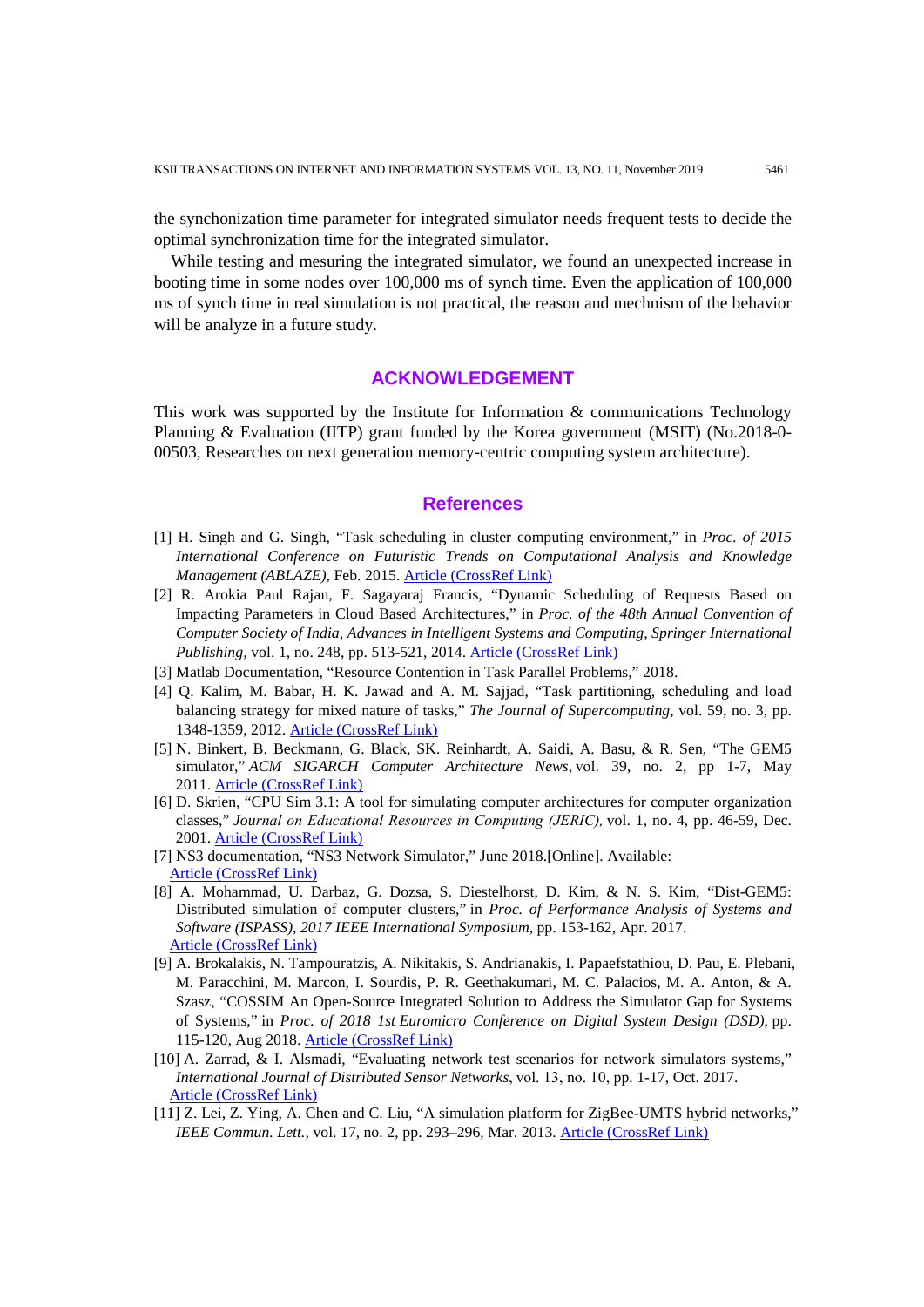- [12] P. Gao, C. Jin, & G. Wang, "HLA-based distributed simulation model for multimodal operation system on container terminals," in *Proc. of System Simulation and Scientific Computing, ICSC 2008, Asia Simulation Conference-7th International Conference*, pp. 338-343, Oct. 2008. [Article \(CrossRef Link\)](https://doi.org/10.1109/asc-icsc.2008.4675381)
- [13] R. M. Fujimoto, "Parallel and Distributed Simulation," *Handbook of simulation*, pp. 429-464. [Article \(CrossRef Link\)](https://doi.org/10.1002/9780470172445.ch12)
- [14] NS3 Simulations, "List Of Network Simulators," June 2018. [Online]. Available: [Article \(CrossRef Link\)](http://ns3simulation.com/list-of-network-simulators/)
- [15] Henderson, Thomas R., Mathieu Lacage, George F. Riley, Craig Dowell, and Joseph Kopena, "Network simulations with the NS3 simulator," *SIGCOMM demonstration*, vol. 14, no. 14, 2008.
- [16] J. C. Gustavo, "NS3 module Network Simulator," June 2018. [Online]. Available: [Article \(CrossRef Link\)](https://www.nsnam.org/tutorials/NS-3-LABMEETING-1.pdf)
- [17] P. Rajan, "Investigation of Network Simulation Tools and Comparison Study: NS3 vs NS2," *Journal of Network Communications and Emerging Technologies (JNCET)*, vol. 5, no. 2, pp. 137- 142, 2015. [Article \(CrossRef Link\)](https://doi.org/10.1201/9781315367286-5)
- [18] R. K. Atta ur, S. M. Bilalb, & M. Othmana, "A performance comparison of network simulators for wireless networks," in *Proc. of 2012 IEEE International Conference on Control System, Computing and Engineering*, 2012. [Article \(CrossRef Link\)](https://doi.org/10.1109/iccsce.2012.6487111)
- [19] Research gate, "The difference between network simulators like NS2 NS3 Omnet Opnet and NETSIM," May 2018. [Online]. Available: [Article \(CrossRef Link\)](https://www.researchgate.net/post/The_difference_between_network_simulators_like_NS2_NS3_Omnet_Opnet_and_NETSIM)
- [20] M. H Kabir, S. Islam, M. J. Hossain, & S. Hossain, "Detail comparison of network simulators," *International Journal of Scientific & Engineering Research*, vol. 5, no. 10, pp. 203-218, Oct. 2014. [Article \(CrossRef Link\)](https://www.researchgate.net/publication/275654046_Detail_Comparison_of_Network_Simulators)
- [21] J. Chen, L. K Dabbiru, D. Wong, M. Annavaram, & M. Dubois, "Adaptive and speculative slack simulations of CMPs on CMPs," in *Proc. of IEEE Computer Society. 43rd IEEE/ACM International Symposium on Microarchitecture,* pp. 523-534, Dec. 2010. [Article \(CrossRef Link\)](https://www.researchgate.net/publication/44294477_Adaptive_and_Speculative_Slack_Simulations_of_CMPs_on_CMPs)
- [22] Y. N. Biruk, Z.Shin, H. Y. Kim, Y. W. Kim "Valuation of Microprocessor's and Network Simulation Technique," *Consumer Electronics-Asia (ICCE-Asia) sponsored by the IEEE Consumer Electronics (CE), Society and the Institute of Electronics and Information Engineers (IEIE),* Nov. 2016. [Article \(CrossRef Link\)](https://www.researchgate.net/publication/309851683_Valuation_of_Microprocessor%27s_and_Network_Simulation_Technique)
- [23] GEM5 documentation, "The GEM5 Simulator A modular platform for computer-system architecture research," 2018. [Online]. Available: [Article \(CrossRef Link\)](http://gem5.org/Main_Page)
- [24] B. Sascha & H. Andreas, "GEM5 Tutorial," 2016.
- [25] T. W.Silva, D. C. Morais, H. G. Andrade, A. M. Lima, E. U. Melcher, & A. V. Brito, "Environment for integration of distributed heterogeneous computing systems," *Journal of Internet Services and Applications*, vol. 9, no. 1, Dec. 2018. [Article \(CrossRef Link\)](https://doi.org/10.1186/s13174-017-0072-1)
- [26] VT MAK, "The MAK RTI: HLA Run Time Infrastructure," 2017. [Online]. Available: [Article \(CrossRef Link\)](https://www.mak.com/products/link/mak-rti)
- [27] David Come, "Improving the HLA-CERTI framework," 2015. [Online]. Available : [Article \(CrossRef Link\)](https://www2.eecs.berkeley.edu/Pubs/TechRpts/2015/EECS-2015-202.pdf)
- [28] CERTI documentation, "CERTI-Summary," June 2018. [Online]. Avalaible: [Article \(CrossRef Link\)](https://savannah.nongnu.org/projects/certi)
- [29] N. Eric, R. Jean-Yves, & S. Pierre, "CERTI, an Open Source RTI, why and how," in *Proc. of Spring Simulation Interoperability Workshop*, pp. 23-27, Mar. 2009 [Article \(CrossRef Link\)](http://oatao.univ-toulouse.fr/2056/1/Siron_2056.pdf)
- [30] B. Möller, KL. Morse, M. Lightner, R. Little, R. Lutz "HLA evolved–a summary of major technical improvements," in *Proc. of 2008 Spring Simulation Interoperability Workshop*, p. 1-7, 2009. [Article \(CrossRef Link\)](http://pitchtechnologies.com/wp-content/uploads/2019/03/08F-SIW-064.pdf)
- [31] D. Rylan, "Synchronization in a Distributed System," Oct. 2013. [Online]. Available: [Article \(CrossRef Link\)](https://8thlight.com/blog/rylan-dirksen/2013/10/04/synchronization-in-a-distributedsystem.%20html)